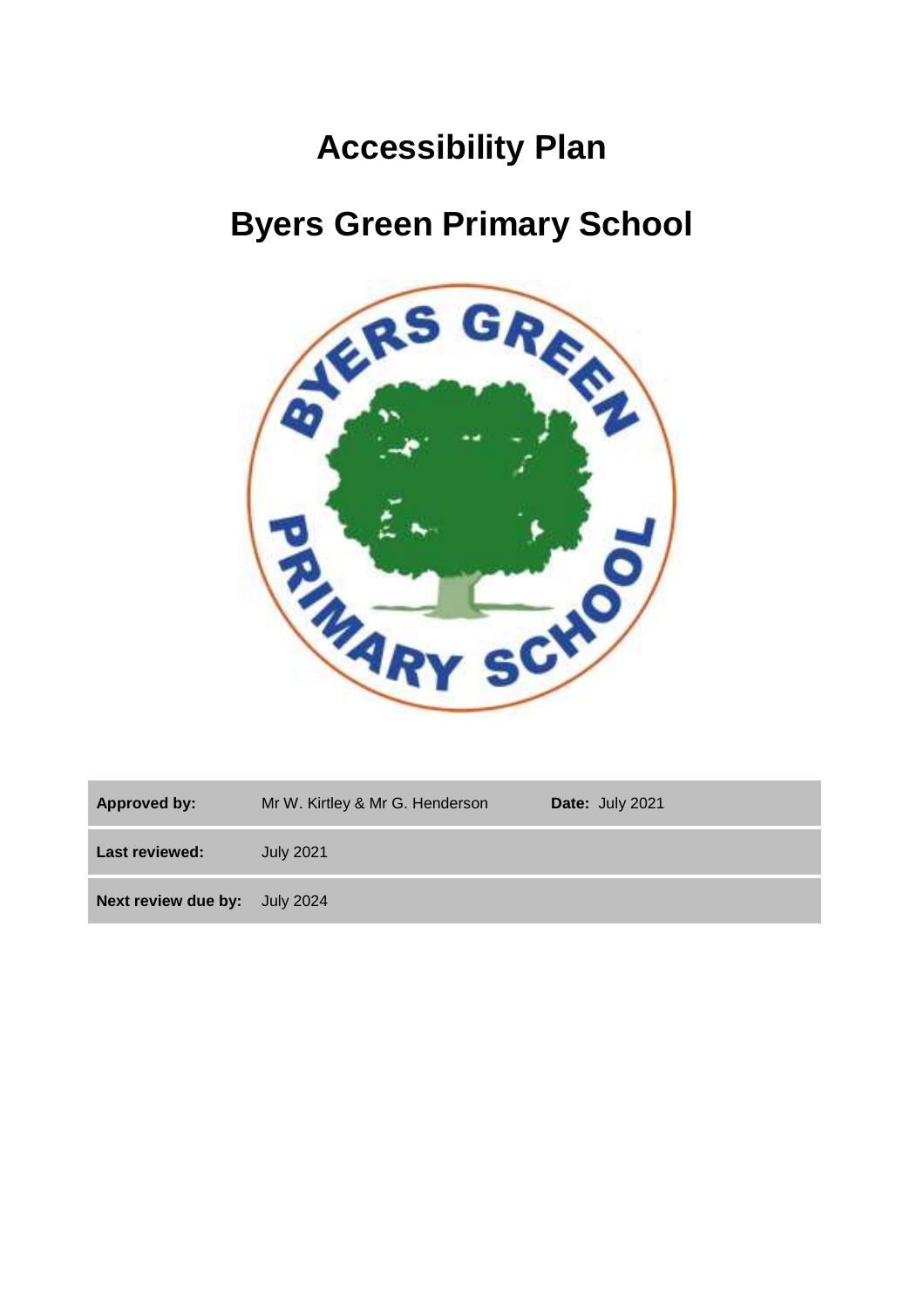## **Contents**

**…………………………………………………………………………………………………………………………….**

### **1. Aims**

Schools are required under the Equality Act 2010 to have an accessibility plan. The purpose of the plan is to:

- Increase the extent to which disabled pupils can participate in the curriculum
- Improve the physical environment of the school to enable disabled pupils to take better advantage of education, benefits, facilities and services provided
- Improve the availability of accessible information to disabled pupils

Our school aims to treat all its pupils fairly and with respect. This involves providing access and opportunities for all pupils without discrimination of any kind.

The plan will be made available online on the school website, and paper copies are available upon request.

Our school is also committed to ensuring staff are trained in equality issues with reference to the Equality Act 2010, including understanding disability issues.

The school supports any available partnerships to develop and implement the plan.

Our school's complaints procedure covers the accessibility plan. If you have any concerns relating to accessibility in school, this procedure sets out the process for raising these concerns.

We have included a range of stakeholders in the development of this accessibility plan.

### **2. Legislation and guidance**

This document meets the requirements of [schedule 10 of the Equality Act 2010](http://www.legislation.gov.uk/ukpga/2010/15/schedule/10) and the Department for Education (DfE) [guidance for schools on the Equality Act 2010.](https://www.gov.uk/government/publications/equality-act-2010-advice-for-schools)

The Equality Act 2010 defines an individual as disabled if he or she has a physical or mental impairment that has a 'substantial' and 'long-term' adverse effect on his or her ability to undertake normal day to day activities.

Under the [Special Educational Needs and Disability \(SEND\) Code of](https://www.gov.uk/government/publications/send-code-of-practice-0-to-25) Practice, 'long-term' is defined as 'a year or more' and 'substantial' is defined as 'more than minor or trivial'. The definition includes sensory impairments such as those affecting sight or hearing, and long-term health conditions such as asthma, diabetes, epilepsy and cancer.

Schools are required to make 'reasonable adjustments' for pupils with disabilities under the Equality Act 2010, to alleviate any substantial disadvantage that a disabled pupil faces in comparison with non-disabled pupils. This can include, for example, the provision of an auxiliary aid or adjustments to premises.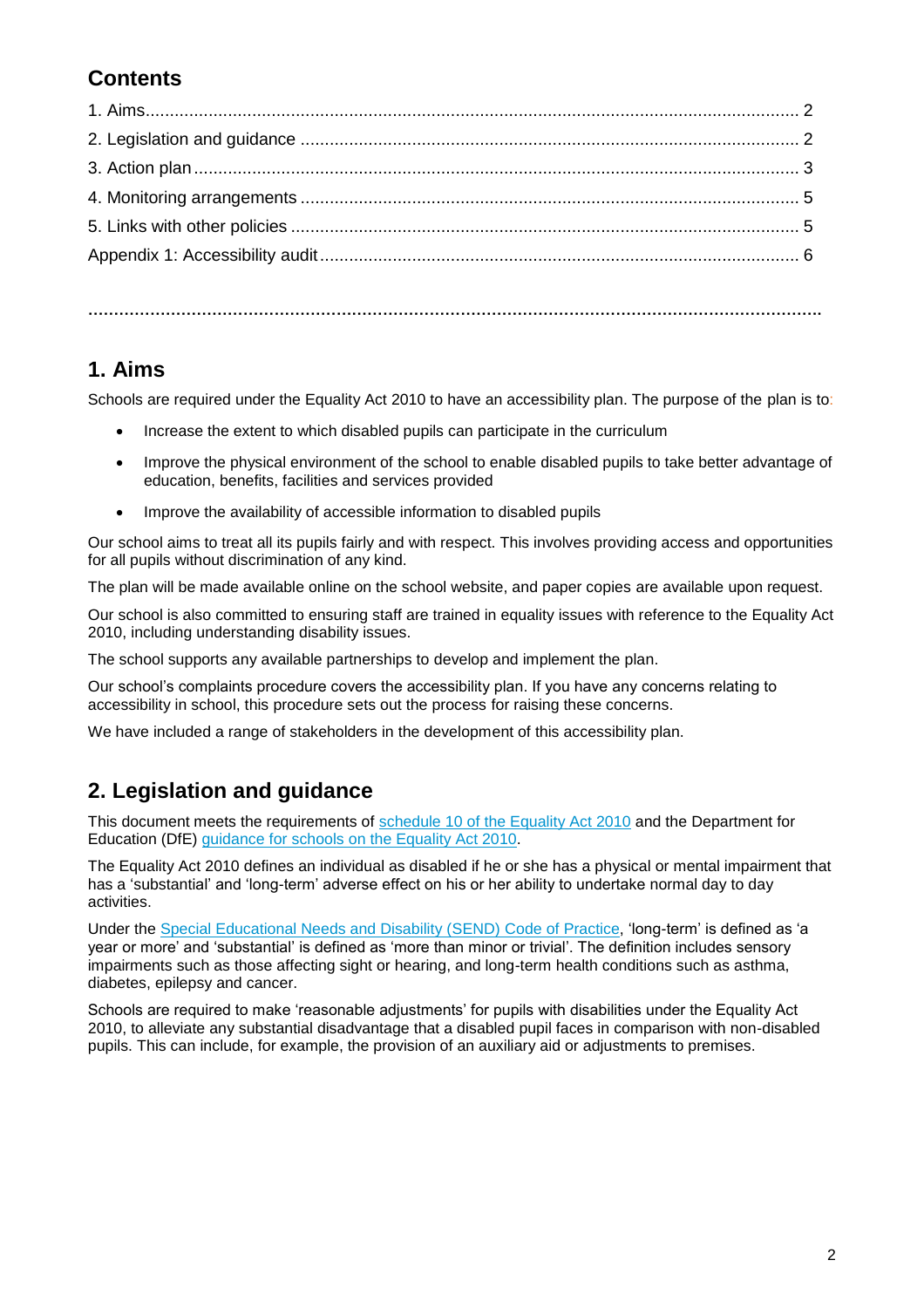## **3. Action plan**

This action plan sets out the aims of our accessibility plan in accordance with the Equality Act 2010.

| Aim                                                                     | <b>Current good practice</b>                                                                                                                                                                                                                                                                                   | <b>Objectives</b>                                                     | <b>Actions to be</b><br>taken                                                                                                                                    | <b>Person</b><br>responsible/<br><b>Timescale</b> | <b>Success</b><br>criteria                                                                                                 | Monitoring/<br><b>Evaluation</b> |
|-------------------------------------------------------------------------|----------------------------------------------------------------------------------------------------------------------------------------------------------------------------------------------------------------------------------------------------------------------------------------------------------------|-----------------------------------------------------------------------|------------------------------------------------------------------------------------------------------------------------------------------------------------------|---------------------------------------------------|----------------------------------------------------------------------------------------------------------------------------|----------------------------------|
| Increase access to<br>the curriculum for<br>pupils with a<br>disability | Our school offers a differentiated<br>curriculum for all pupils.<br>We use resources tailored to the<br>needs of pupils who require<br>support to access the curriculum.<br>Curriculum resources include                                                                                                       | To review tracking<br>of attainment and<br>progress of SEND<br>pupils | Regular pupil<br>progress meetings<br>with class teachers<br>Review of internal<br>assessment data<br>(iTrack/Mark)                                              | <b>HT/SENCO</b><br>Termly                         | Progress towards<br>individual targets<br>and comparison<br>with national data                                             |                                  |
|                                                                         | examples of people with<br>disabilities.<br>Curriculum progress is tracked for<br>all pupils, including those with a<br>disability.<br>Targets are set effectively and are<br>appropriate for pupils with<br>additional needs.<br>The curriculum is reviewed to<br>ensure it meets the needs of all<br>pupils. | To ensure staff<br>training is up to date<br>and appropriate          | Continue to provide<br>opportunities for<br>relevant staff to<br>attend training with<br>a focus on<br>increasing access to<br>the curriculum for<br>SEND pupils | HT/SENCO<br>Ongoing                               | Staff have greater<br>awareness and<br>understanding of<br>how to support<br>SEND pupils in<br>accessing the<br>curriculum |                                  |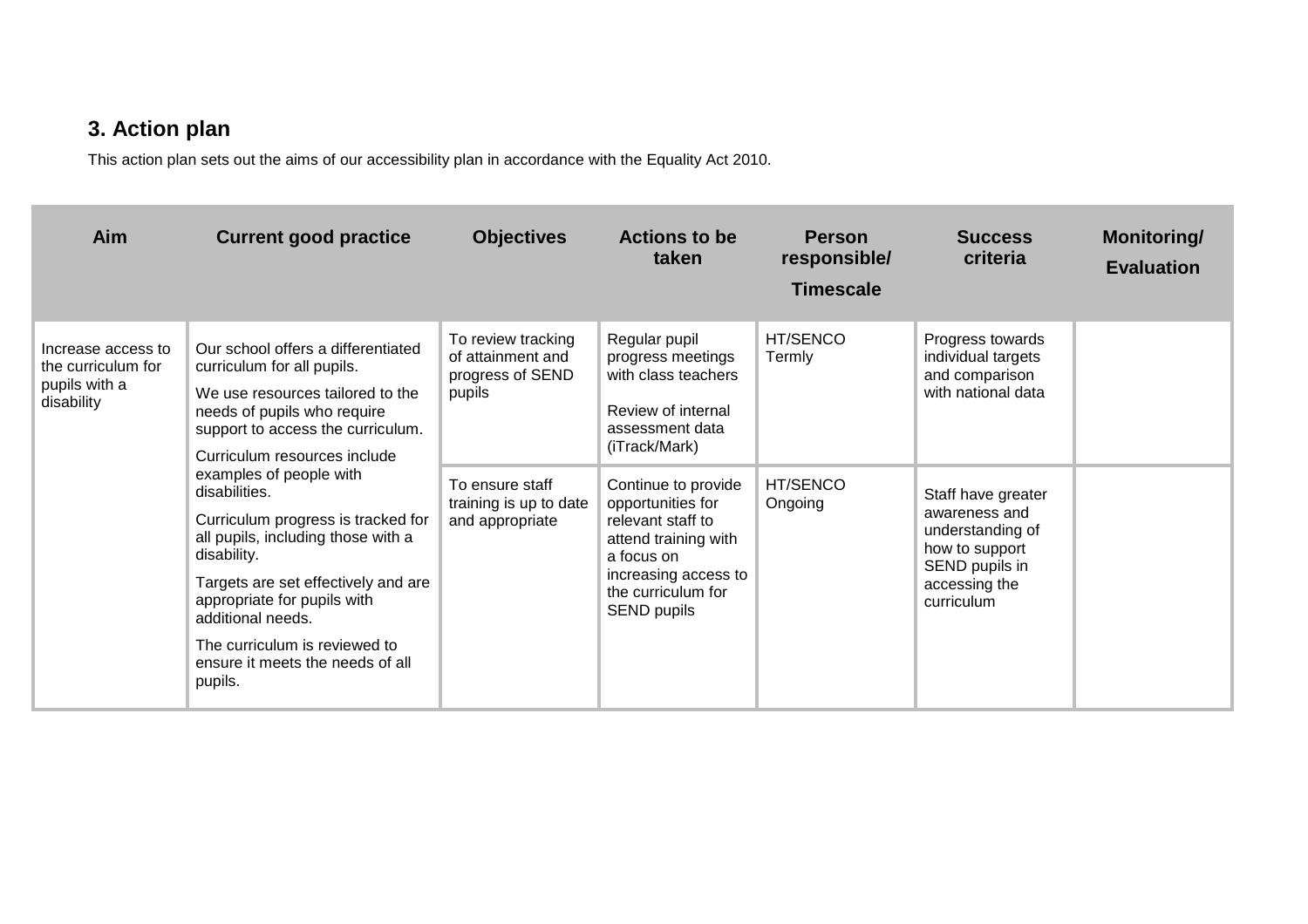| Improve and<br>maintain access to<br>the physical<br>environment            | The building which was opened in<br>2008 is a fully accessible<br>environment which meets the<br>needs of all current pupils.<br>This includes:<br>Corridor width<br>Disabled parking bays<br>Disabled toilets and<br>changing facilities<br>Library shelves at<br>wheelchair-accessible<br>height | To continue to<br>review the<br>accessibility of the<br>school environment<br>in relation to any<br>changes to the<br>needs of SEND<br>pupils on roll     | Regular review of<br>the needs of SEND<br>pupils to ensure<br>they are able to fully<br>access the physical<br>environment.<br>making any<br>adaptations as<br>necessary | HT/SENCO<br>Ongoing | All children are able<br>to enjoy full access<br>to the physical<br>environment of the<br>school                              |
|-----------------------------------------------------------------------------|----------------------------------------------------------------------------------------------------------------------------------------------------------------------------------------------------------------------------------------------------------------------------------------------------|-----------------------------------------------------------------------------------------------------------------------------------------------------------|--------------------------------------------------------------------------------------------------------------------------------------------------------------------------|---------------------|-------------------------------------------------------------------------------------------------------------------------------|
| Improve the<br>delivery of<br>information to<br>pupils with a<br>disability | Our school uses a range of<br>communication methods to<br>ensure information is accessible.<br>This includes:<br>Internal signage<br>$\bullet$<br>Large print resources<br>Induction loop                                                                                                          | To access specialist<br>support where<br>necessary to ensure<br>that SEND pupils<br>are able to access<br>information and<br>communicate<br>appropriately | Liaise with relevant<br>specialist support<br>agencies for advice<br>Put in place any<br>specific<br>recommendations<br>for SEND pupils                                  | HT/SENCO<br>Ongoing | All children are able<br>to enjoy full access<br>to information and<br>develop their<br>communication<br>skills appropriately |
|                                                                             | Pictorial or symbolic<br>representations                                                                                                                                                                                                                                                           | To ensure staff<br>training is up to date<br>and appropriate                                                                                              | Continue to provide<br>opportunities for<br>relevant staff to<br>attend training with<br>a focus on<br>improving the<br>delivery of<br>information to SEND<br>pupils     | HT/SENCO<br>Ongoing | Staff have greater<br>awareness and<br>understanding of<br>how to support<br>SEND pupils in<br>accessing<br>information       |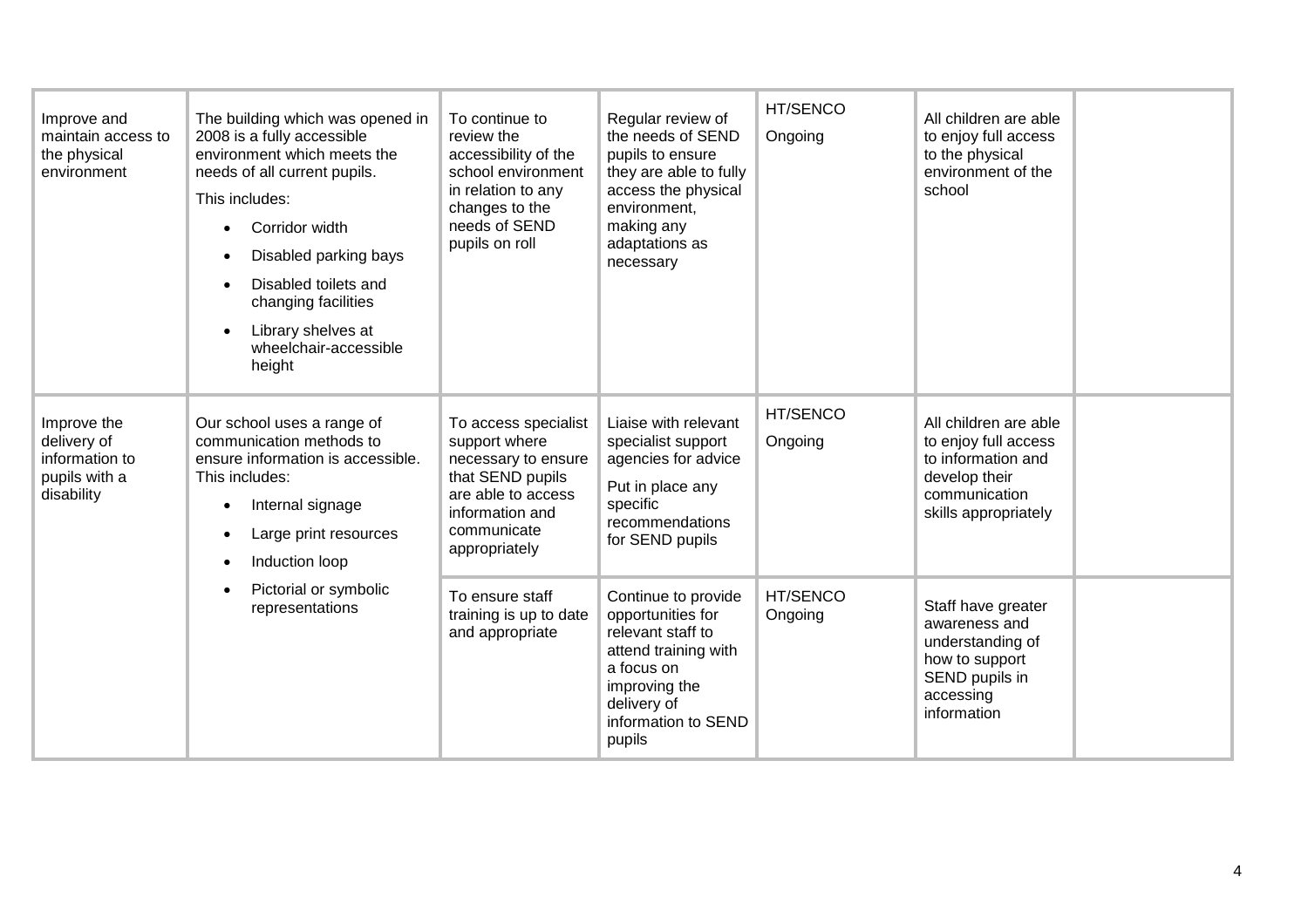#### **4. Monitoring arrangements**

This document will be reviewed every **3** years, but may be reviewed and updated more frequently if necessary.

#### **5. Links with other policies**

This accessibility plan is linked to the following policies and documents:

- Risk assessment policy
- Health and safety policy
- Equality information and objectives (public sector equality duty) statement for publication
- Special educational needs (SEN) information report
- Supporting pupils with medical conditions policy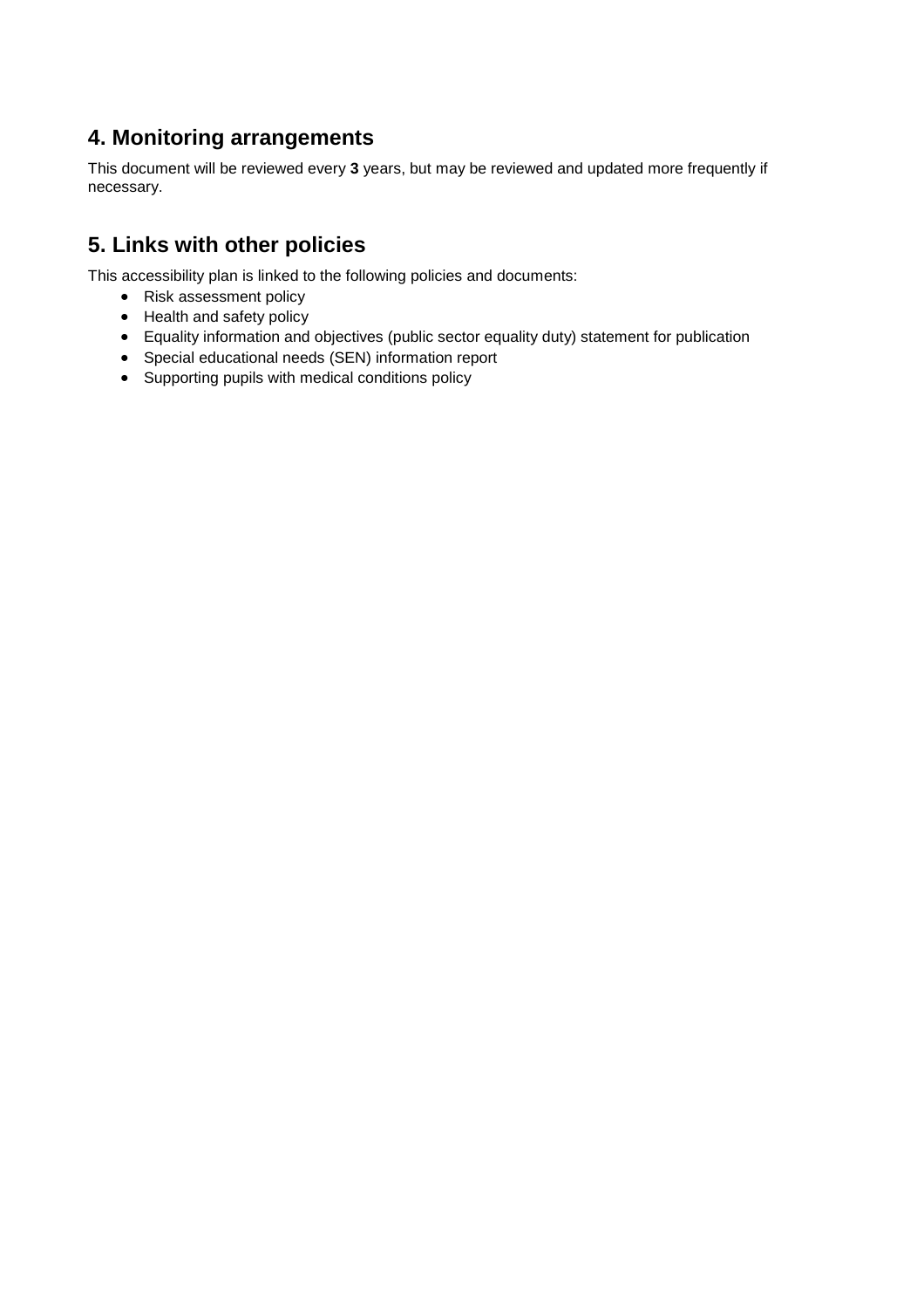# **Appendix 1: Accessibility audit**

| <b>Feature</b>    | <b>Description</b>                                                                                                  | <b>Actions to be taken</b> | <b>Person</b><br>responsible | Date to<br>complete<br>actions by |
|-------------------|---------------------------------------------------------------------------------------------------------------------|----------------------------|------------------------------|-----------------------------------|
| Number of storeys | The school is single storey<br>construction - completed in 2008.                                                    | None                       | N/A                          | N/A                               |
| Corridor access   | Corridors are wide and easily<br>accessible.                                                                        | None                       | N/A                          | N/A                               |
| Lifts             | There are no lifts.                                                                                                 | None                       | N/A                          | N/A                               |
| Parking bays      | There is one allocated accessible<br>parking bay located at the front of<br>the school building.                    | None                       | N/A                          | N/A                               |
| Entrances         | All entrances are wide and easily<br>accessible.                                                                    | None                       | N/A                          | N/A                               |
| Access controls   | All 'key fob' panels are at an<br>accessible height.                                                                | None                       | N/A                          | N/A                               |
| Ramps             | There are no ramps. The path to<br>the main entrance is on a gentle<br>incline. All other access paths are<br>flat. | None                       | N/A                          | N/A                               |